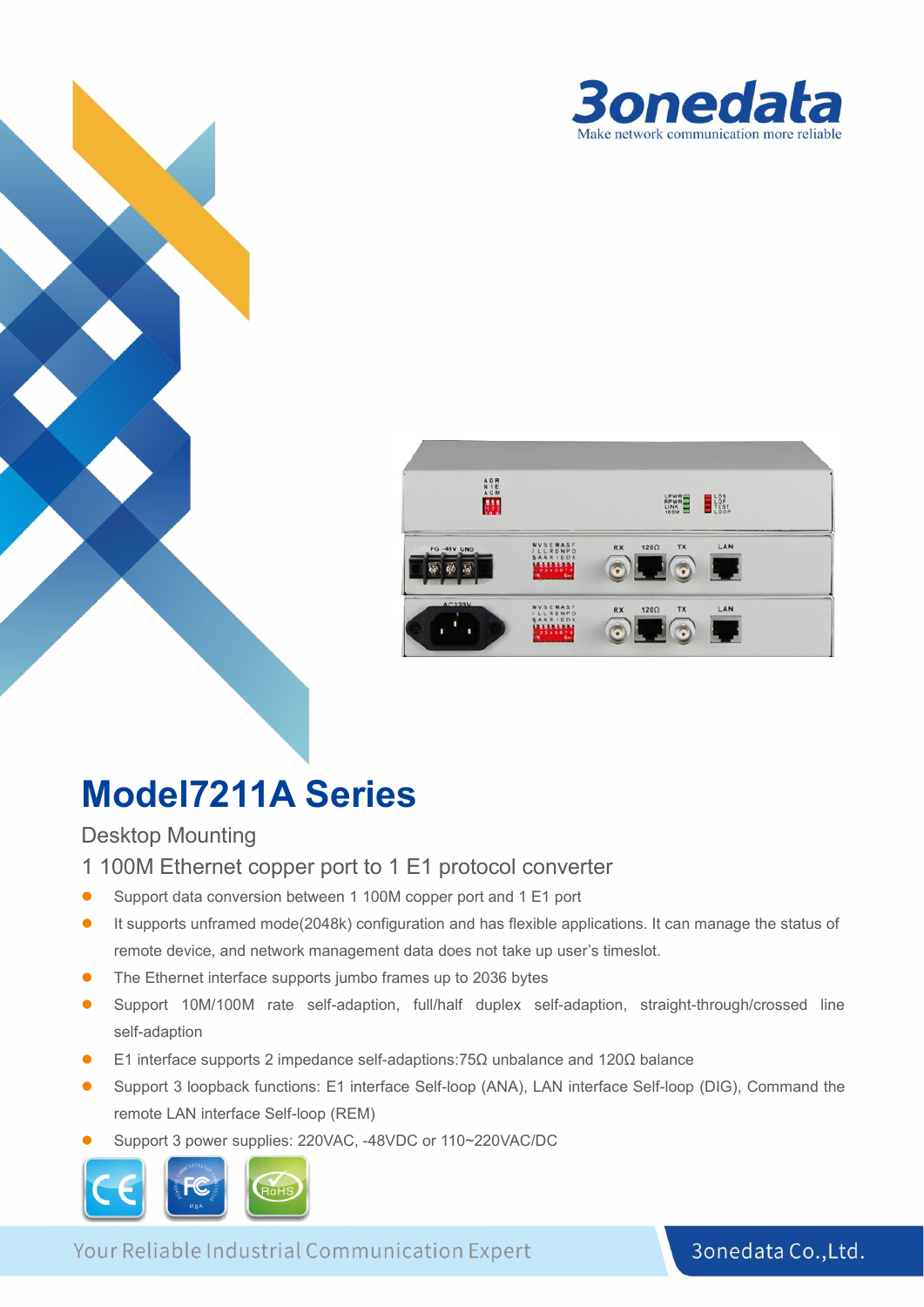### **Introduction**

MODEL7211A series are cost-effective Ethernet E1 protocol converters which can achieve transmitting Ethernet data via E1 line. This series have 3 products to choose from and provide 1 100M Ethernet copper port and 1 E1 interface, support 220VAC, -48VDC and 110~220VAC/DC power supplies. They adopt desktop mounting to meet the requirements of different application scenes.

DIP switch can achieve setting Ethernet port, selecting the clock and testing loopback, etc. The hardware adopts fanless, low power consumption and wide temperature design. It can be wildly used in the field where has Ethernet extension or Ethernet aggregation requirements in WAN or LAN, and achieve the interconnection and access of Ethernet devices to solve the problem of Ethernet data extension effectively.

## **Specification**

| E1 Interface         | Interface Protocol: comply with ITU-TG.703 recommendations<br>Jitter tolerance: comply with ITU-TG.742 and ITU-TG.823<br>recommendations<br>Interface quantity: 1 E1 port<br>Line rate: 2048kb/s±50ppm<br>Interface Code: HDB3<br>Frame Format: unframed<br>Interface connection: BNC or RJ45, BNC is compatible with 75-2/3<br>coaxial cable<br>Interface impedance: $75\Omega$ unbalance (BNC) and $120\Omega$ balance<br>(RJ45)<br>Allowed Ingress Attenuation: 0~6dBm |  |  |  |
|----------------------|---------------------------------------------------------------------------------------------------------------------------------------------------------------------------------------------------------------------------------------------------------------------------------------------------------------------------------------------------------------------------------------------------------------------------------------------------------------------------|--|--|--|
| <b>Ethernet Port</b> | Standard: comply with IEEE 802.3, IEEE802.1Q(VLAN)<br>Interface rate: 10/100Mbps self-adaption<br>Duplex mode: Full/Half Duplex Mode Self-adaption<br>MAC address: 4096<br>Interface connection: RJ45                                                                                                                                                                                                                                                                     |  |  |  |
| Indicator            | Power supply indicator, Ethernet connection/rate indicator, E1<br>alarm/test/loopback indicator                                                                                                                                                                                                                                                                                                                                                                           |  |  |  |
| <b>Power Supply</b>  | 220VAC, -48VDC or 110~220VAC/DC (optional)<br>220VAC, adopting AC power outlet<br>-48VDC, adopting 3-pin terminal blocks<br>110~220VAC/DC, adopting AC power outlet                                                                                                                                                                                                                                                                                                       |  |  |  |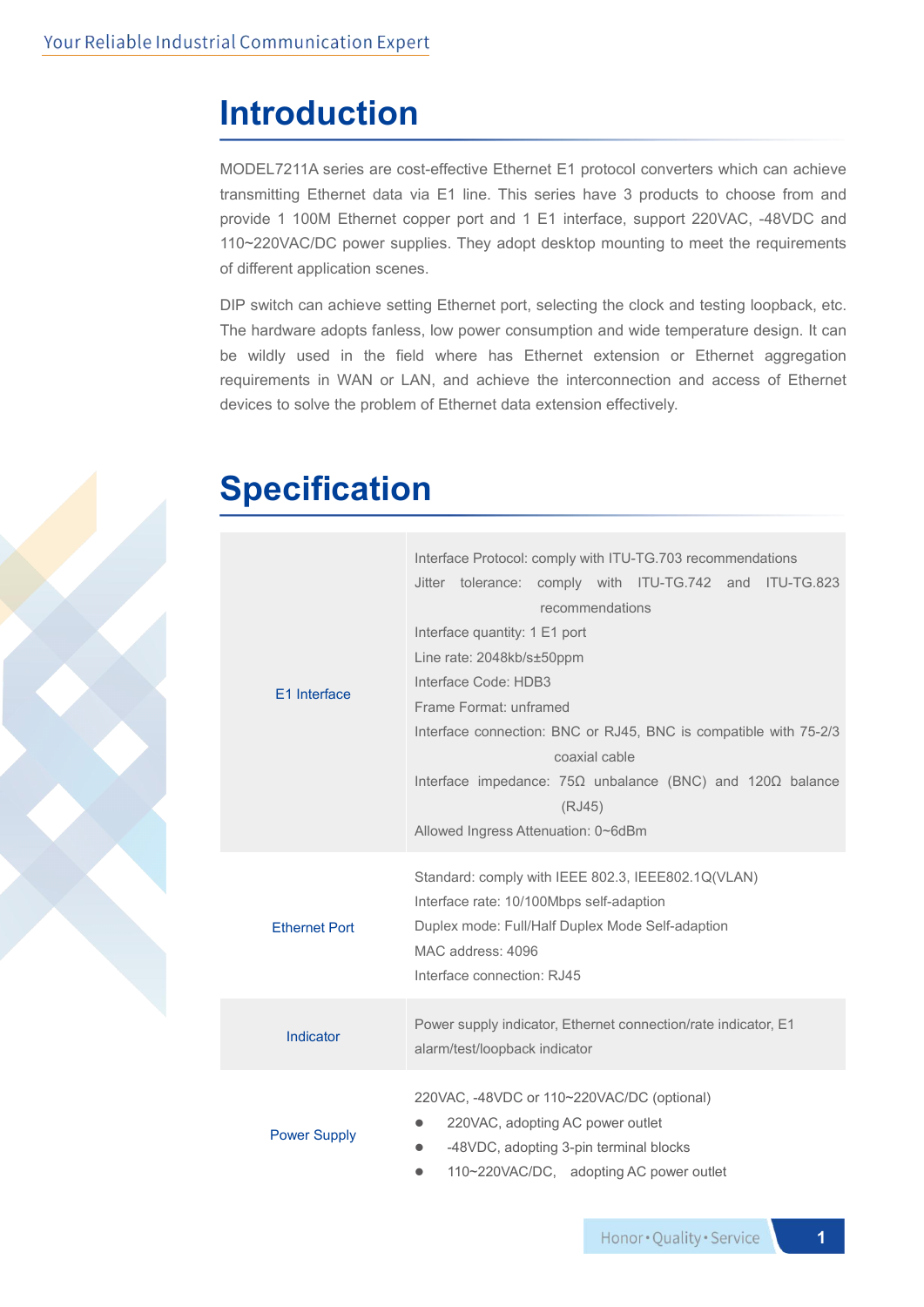#### Your Reliable Industrial Communication Expert

| <b>Power Consumption</b>       | $\leq$ 5W                                                                                                                |
|--------------------------------|--------------------------------------------------------------------------------------------------------------------------|
| <b>Working Environment</b>     | Operating temperature: -10~60°C<br>Storage temperature: -40~85°C<br>Relative humidity: $5\% \sim 95\%$ (no condensation) |
| <b>Physical Characteristic</b> | Installation: desktop mounting<br>Dimension (W x H x D): 216mm×31mm×140mm<br>Weight: 1.3kg                               |
| <b>MTBF</b>                    | >100,000 hours                                                                                                           |